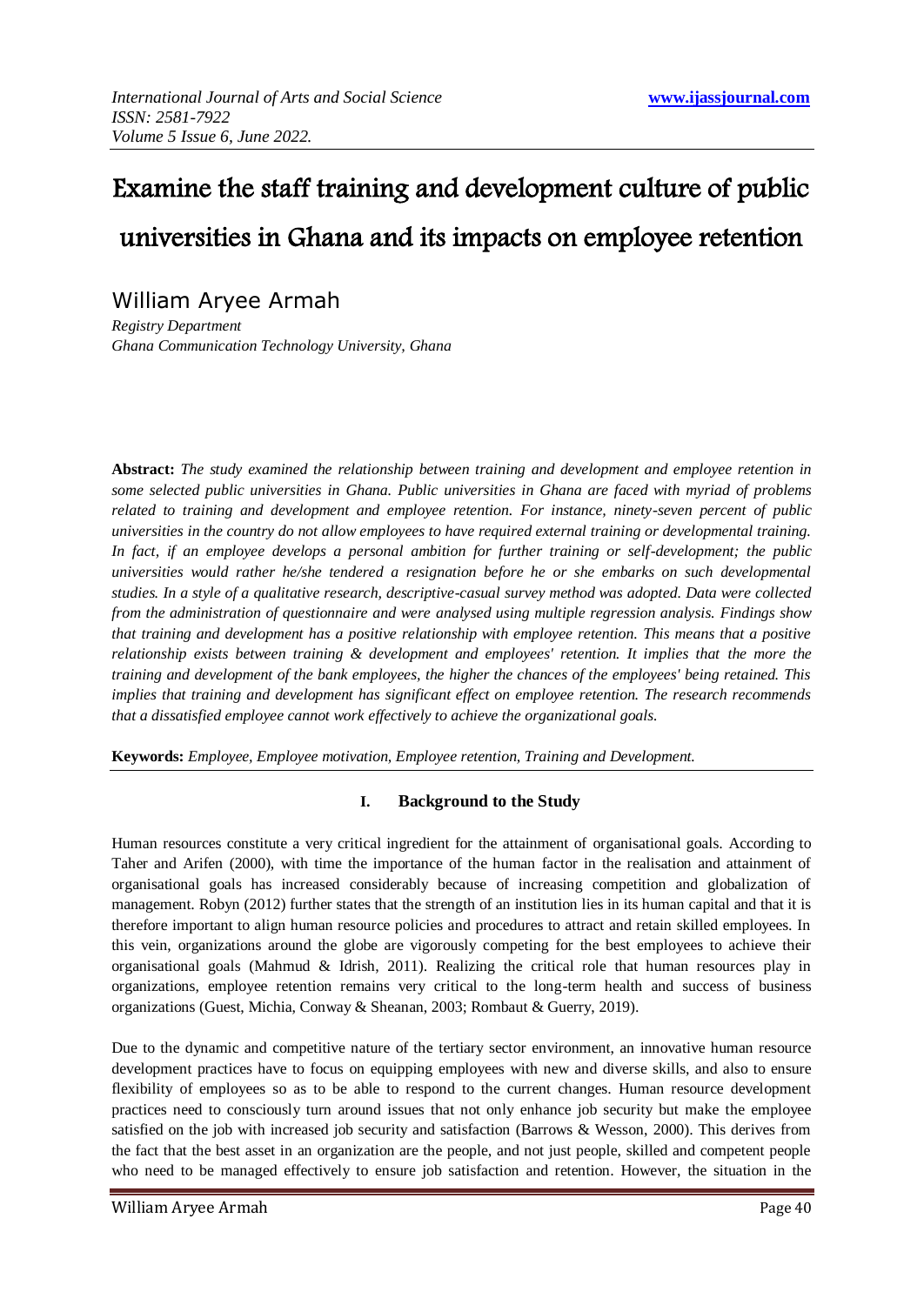Ghanaian tertiary sector has potentials for high attrition rate due to poor human resource development practices and employee retention: evidence from the Ghanaian tertiary sector is lack of job security and satisfaction occasioned by adjustments in the salary. There have been many justifiable factors that affect retention, such as company image, learning opportunities, performance recognition and rewards, job security, fair pay, training and development and working conditions (Abraham & Medoff, 1984). The retention policy involves strategies put in place to make employees comfortable at work so as to improve their job satisfaction to enable the workforce remain in that organization (Abraham & Medoff, 1985). Any other practice otherwise would reduce the satisfaction of employees.

The importance of human resources in an organization can be well perceived in the fact that factors of production including land and capital cannot translate themselves into economic outputs unless with the coordinated efforts of men. This view is shared by Psacharopoulos and Woodhall (1997) who assert that human resources constitute the ultimate basis of the wealth of nations; capital and national resources are passive factors of production but human beings are the active agencies who accumulate capital, exploit national resources, build social, economic and political organization and carry on national development.

Human Resource Development is seen as a process of acquiring and increasing the number of persons who have the skills, education and experience which are critical for the economic growth of the country (Harbison, 1962). In addition, a discourse on human resource development practices in the tertiary sector is about investing in improving the skills, innovation and technical capability of the workforce with the target of improved productivity and employee retention. It can be arguably said that the concept of training and development practices not restricted to workers alone but extends to the employers because they too need to sharpen their innate resources for more efficiency and effectiveness in the management of physical and other human resources.

Today's economic operations, especially of public universities, are knowledge-based, and for a bank to meet the challenge of dynamism of business and the ever-growing global interconnectivity of tertiary sector operations, great attention should be paid to training and development. Meeting the N25billion recapitalization by public universities, construction of captivating structures, and acquisition of modern physical assets cannot, in themselves, translate to operational success, unless with the competences, skills and creativity of the available human resources. This of course is an x-ray of the significance of human resource development practices.

The main ingredients that make up the qualities of human resource development practices as identified by various authors and researchers. These include; quality education, training and development, fair pay, good working condition and good health (Oluwatobi & Ogunrinola, 2011; Odusola, 1998; Barro& Sala-i-Martin, 1995; Becker 1993; Okadara, 1978). Becker's (1993) perspective for instance, modern economists seem to concur that education and health care are the key to improving human resource and ultimately increasing the economic outputs of the nation. Atagana (2011) however, widens the scope of human resource development to include investment in education, training, health as well as investment in all social services which influence man's productive capacities, especially transport facilities and housing. It is so considered for the fact that efficient management of the earlier mentioned resource elements cited in this work will go a long way to enhance economic growth of a country.

The paper, here, therefore, investigates the effect of training and development on employee retention in public universities in Ghana. In order to achieve these research objectives the paper exhaustively reviews literatures on training and development and employee retention.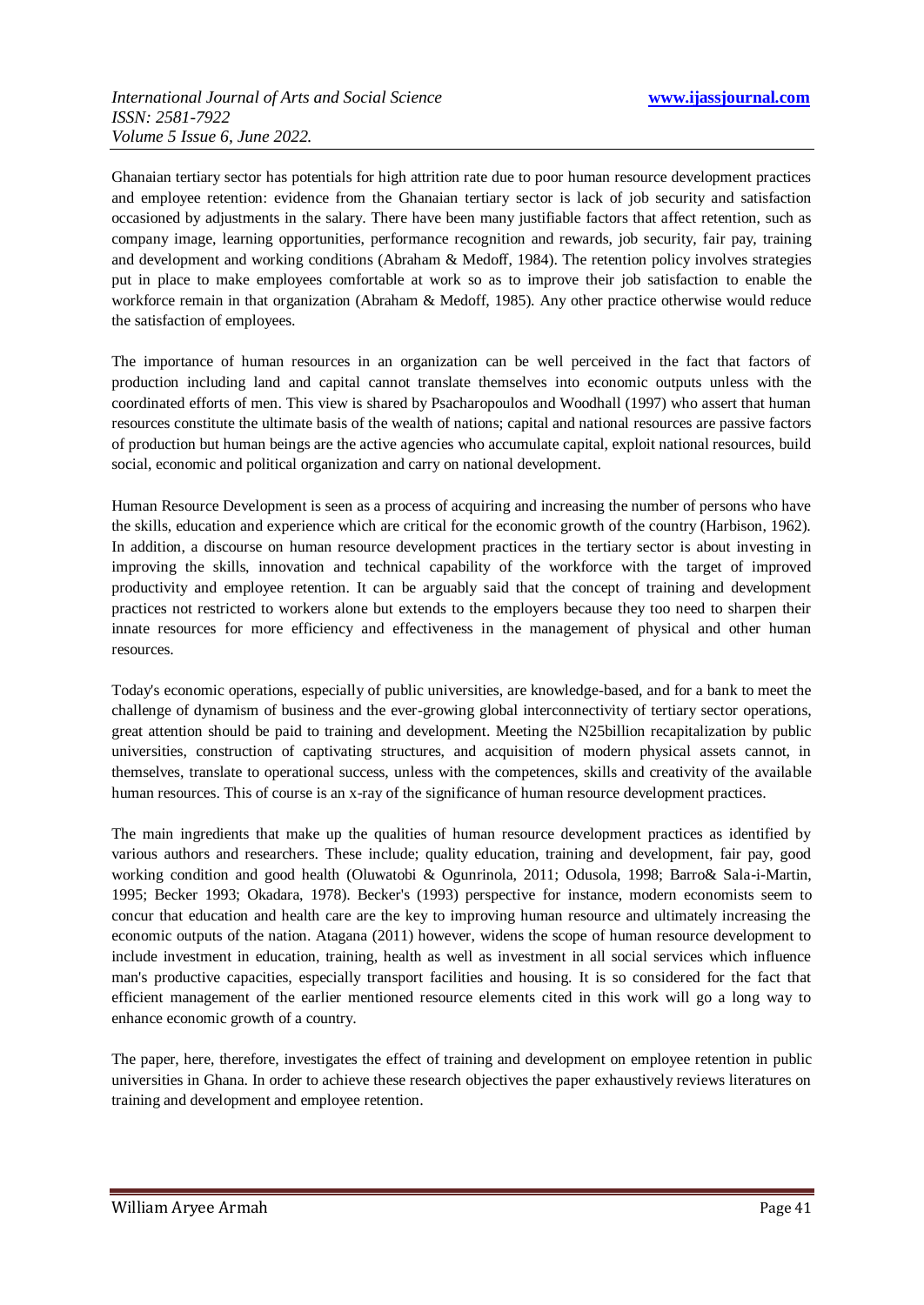# **1.1 Statement of Problem**

The problem of this study originated from the fact that public universities in Ghana are faced with myriad of problems related to training and development and employee retention. For instance, ninety-seven percent of public universities in the country do not allow employees to have required external training or developmental training. In fact, if an employee develops a personal ambition for further training or self-development; the public universities would rather he/she tendered a resignation before he or she embarks on such developmental studies. That is why employees hardly stay for a long time in the public universities, once they find any opportunity that is better they switch immediately.

# **1.2 Research Question**

The question raised for this study was to assess the effect of training and development on employee retention in Ghana Public universities.

#### **1.2.1 Objective of the Study**

The objective of the study was to examine the effect of training and development on employee retention in Ghana Public universities.

#### **1.2.2 Hypothesis**

- **H<sup>o</sup>** There is no significant relation between training and development and employee retention in Ghana Public universities.
- $H_1$ There is a significant relation between training and development and employee retention in Ghana Public universities.

# **II. Literature Review**

# **2.1 Conceptual Frame Work**

#### **2.1.1 Employee Retention**

Employee retention can be defined as the policies and practices organizations use to avoid precious employees from quitting their jobs. However, Ben-Bakr, Al-Shammari, Jefri and Prasad (1994) argued that organizations can avoid business instability when talented employees are retained. Retention can be seen as the ability to hold onto those employees you want to keep, for longer than your competitors (Johnson, 2002, cited in Shaibu, Noor, Tirmizi Bashir, 2009). Again, Denton (2000) puts forward the view about employee retention that employees who are contented and satisfied with their jobs are more devoted towards their job and always put their effort to progress their organizational customers' satisfaction.

Researchers such as Taplin, Winterton, and Winterton (2005), Amadasu (2003) and Gberebie (2003) have established in their studies that, employees will surely stay and work for the flourishing and accomplishment of organizational goals if suitable employee retention strategies are adopted and implemented by organizations. In addition, Action and Golden (2003) state that retention of employees is not only important but retention of valued skills is more important. According to the researchers, human resource department plays the dynamic role for retention of employees.

Freyermuth (2007) commented that retention starts with the recruiting of correct individuals and continues with practicing program to keep them engaged and committed to the organization. According to him, it is considered as multifaceted component of an organization resource policies. Baker (2006) said that employee retention is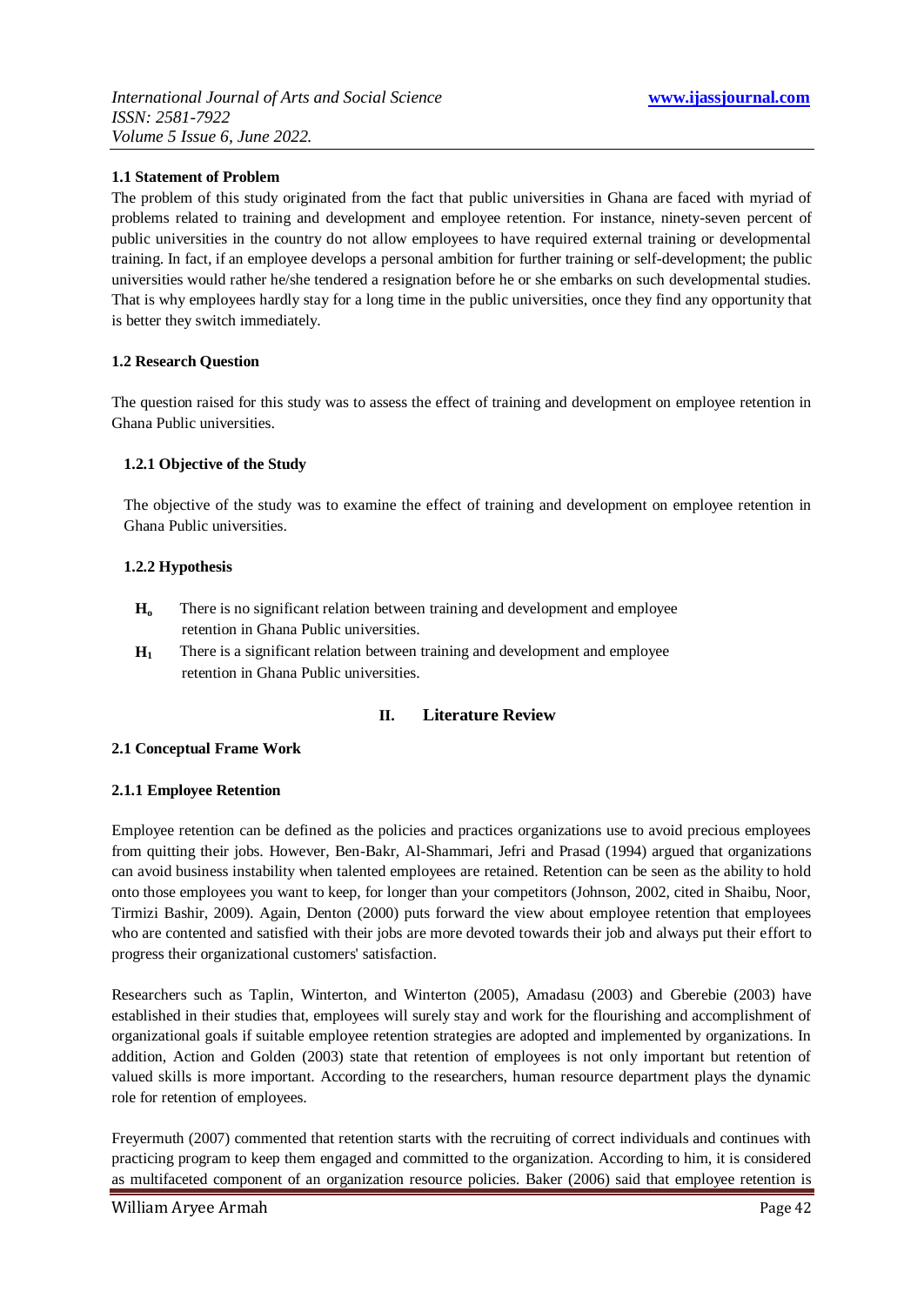very important as because of the fact that hiring new employees are far complicated as well as costlier than to remain with the present employees in the organization.

However, Olowu and Adamolekum (2005), stated that because of the need for effective and efficient delivery of goods and services by organizations in public or private sector, it is becoming more essential to secure and manage competent human resource as the most valuable resource of any organization.

Gberebie (2008) has assured that employee retention implementation strategies is very important. In addition, employee retention strategies refers to the strategy and means and a set of decision making behaviour put formulated by organizations to retain their competent workforce for performance.

#### **2.2 Training and Development**

Training and development is an important variable for employee retention (Meyer & Allen, 1991; Solomon, 1992; Snell & Dean, 1992; Arthur, 1994; Snell & Youndt, 1995; Mac Duffie, 1995; Delaney & Huselid, 1996; Ichniowski, Shaw & Prennushi, 1997; Cappeli, 2000; Cole, 2000). Performance of particular work exclusive of a particular organization and that a worker becomes needed only to that organization. An employee who happens to be in this state of affair becomes more committed and wanting to work for life in the organization (Brenya, 2014). Still, training and development such job security requires a certain degree of reciprocity: a company that systematically trains and develops it employees develops their market value more favourably (Felicity, Eric & David, 2013). This increases employees' productivity, commitment and reduces turnover. Companies may also assist their employees in career planning. In doing so, companies encourage employees to take more responsibility for their own development, including the development of skills viewed as significant in the company (Doyle, 1997).

Barringer, Jones, and Neubaum (2005) compared rapid-growth and slow growth firms and found that rapid growth firms depends heavily on the abilities and efforts of their employees to maintain their growth oriented strategies. The fast-growth firms used training programs to achieve their objectives and emphasize employee development to a significantly greater extent than their slow growth counter parts. Therefore, training and employee development practices are more common in rapid growth firms than slow growth ones. Miller (2006) examined the growth strategies in the retail sector and suggested that modern retailer should place more emphasis on the policies and practices that could contribute to staff retention, rather than on the immediacy of recruitment and selection. Zhao (2004) reviewed the change in the area of human resource development in Japan and observed that some companies and industries have shifted towards a more strategic approach that emphasizes the impact of effective learning at both individual and organizational levels on long-term organizational competitiveness. Huselid (1995) found that the education and development of employees have a significant effect both upon the personnel productivity and the short-term and long-term indicators of organizational performance.

Ngo, Turban, Lau, & Lui (1998) investigated the effect of country origin on human capital development practices of firms from the United States, Great Britain, Japan and Hong Kong operating in Hong Kong. The study results showed that structural training and development and retention-oriented fair pay were related to various measures of firm performance. Interestingly, Paul and Anantharaman (2003) in searching the links between human capital development and organization performance, proposed that career development programmes demonstrate a true interest of the organization for the growth of its personnel, which in turn stimulates commitment, devotion and retention, which subsequently raises personnel productivity and consequently economic output.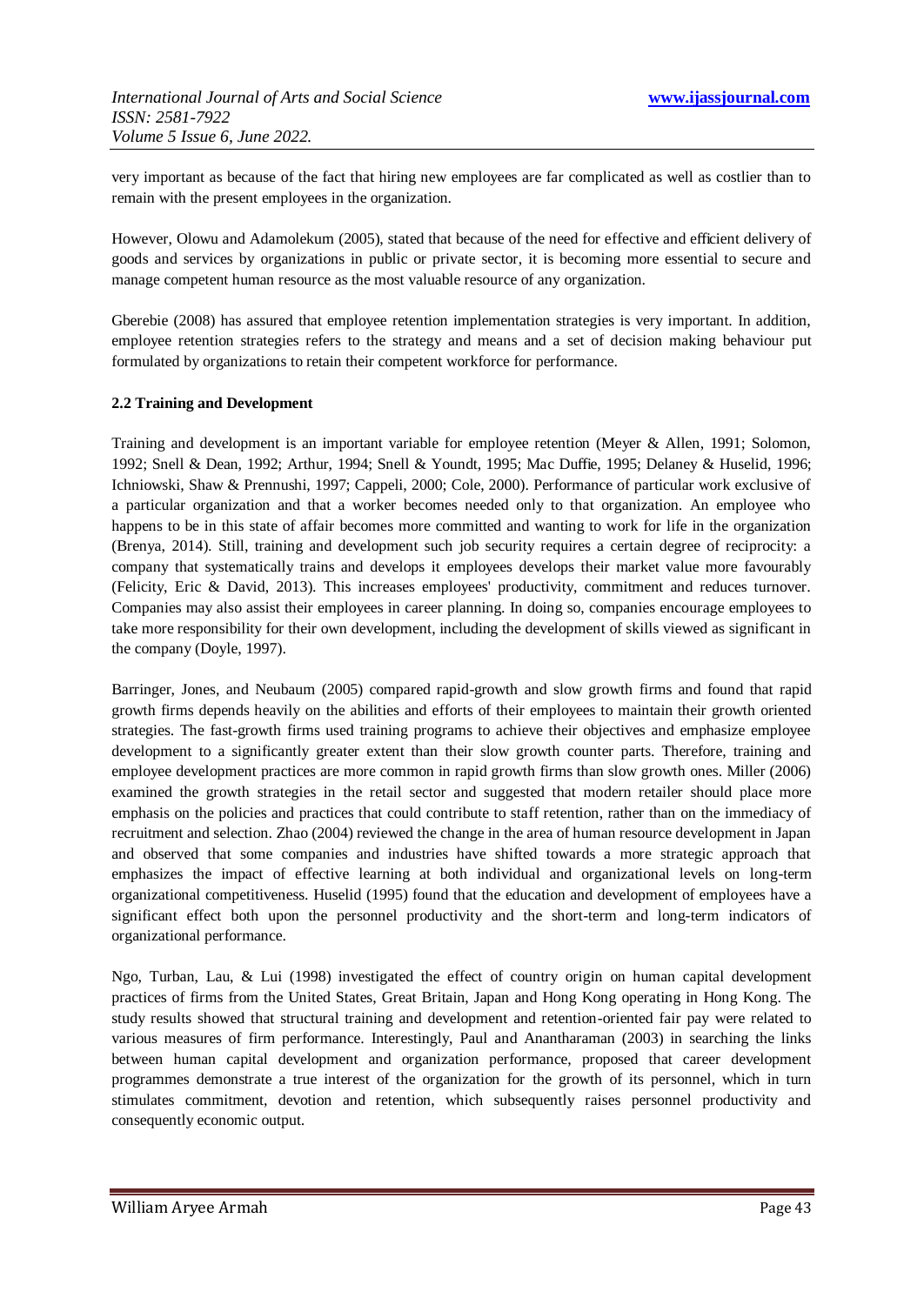Cerio (2003) examined the manufacturing in Spain and found that quality management practices related to product design and development, and human resource practices, are the most significant predictors of operational performance. Michie and Quinn (2001) investigated the relationship between UK firm's use of flexible work practices and corporate performance and suggested that low levels of training are negatively correlated with corporate performance.

In a US Department of Labour (1993) study of high performance work practices, it was found that the use of formal training programs was associated with significantly higher productivity growth. Becker and Huselid (1999) argue that the economic returns of extensive training are more likely to be captured by the firm if employees are motivated to stay and contribute to the firm's success fostered in part by selective hiring competitive pay packages and team-oriented work environments. In addition, Youndt et al (1996) theorize that human capital development practices designed to develop talented and team-oriented workers improve employee productivity and employee retention.

#### **2.3 Theoretical Framework**

#### **2.3.1 Herzberg Two-Factor Theory**

One of the earliest researches in the area of employee retention that affected motivation was Frederick Herzberg work (Herzberg, Mausner & Synderman, 1959). Herzberg and his associates began their initial work on factors affecting work motivation in the mid-1950s. Their first effort entitled a "thorough review of existing research" to that date on the subject (Herzberg et al., 1959). Based on the review, Herzberg carried out his now famous survey of 200 accountants and engineers from whom he derived the initial frame work for his theory of motivation. The theory, as well as the supporting data was first published in 1959 (Herzberg et al., 1959) and was subsequently amplified and developed in a later book (Herzberg, 1966). Based on his survey, Herzberg discovered that employees tended to describe satisfying experiences in terms of factors that were intrinsic to the content of the job itself. These factors were called "motivators" and concluded such variables as achievement, recognition, the work itself, responsibility, advancement and personal growth. Conversely, dissatisfying experiences, called "hygiene" factors, largely resulted from extrinsic, non-job-related factors, such as company policies and administration, salary, coworker relations, and supervisory styles, job security, personal life, work condition and status (Steers & Porter, 1983). Herzberg argued based on these results that eliminating the causes of dissatisfaction (through hygiene factors) would not result in a state of satisfaction. Instead, it would result in a neutral state. Satisfaction (and motivation) would occur only as a result of the use of motivators (Herzberg, 1966).

The implications of this theory of employee motivation are clear: motivation can be increased through basic changes in the nature of an employee's job, that is, through job enrichment (Steers& Porter, 1983). Thus, jobs should be redesigned to allow for increased challenge and responsibility, opportunities for advancement, and personal growth, and recognition.

According to Herzberg (1966), the "factors leading to job satisfaction are separate and distinct from those, that lead to job dissatisfaction." Therefore, managers who seek to eliminate factors that create job dissatisfaction can bring about peace, but not necessarily motivation. They will be placating their work force rather than motivating them to stay for life (Robins, 1993). Kreitner and kinicki (1998) highlight one of Herzberg's findings, where managers rather than giving employees additional tasks of similar difficulty (horizontal loading), "vertically loading" consists of giving workers more responsibility. This is where employees take on tasks normally performed by their supervisors. In essence, there are more to a manager's role in motivating employees other than compensation, good working conditions, and similar factors. Herzberg argued that for an employee to be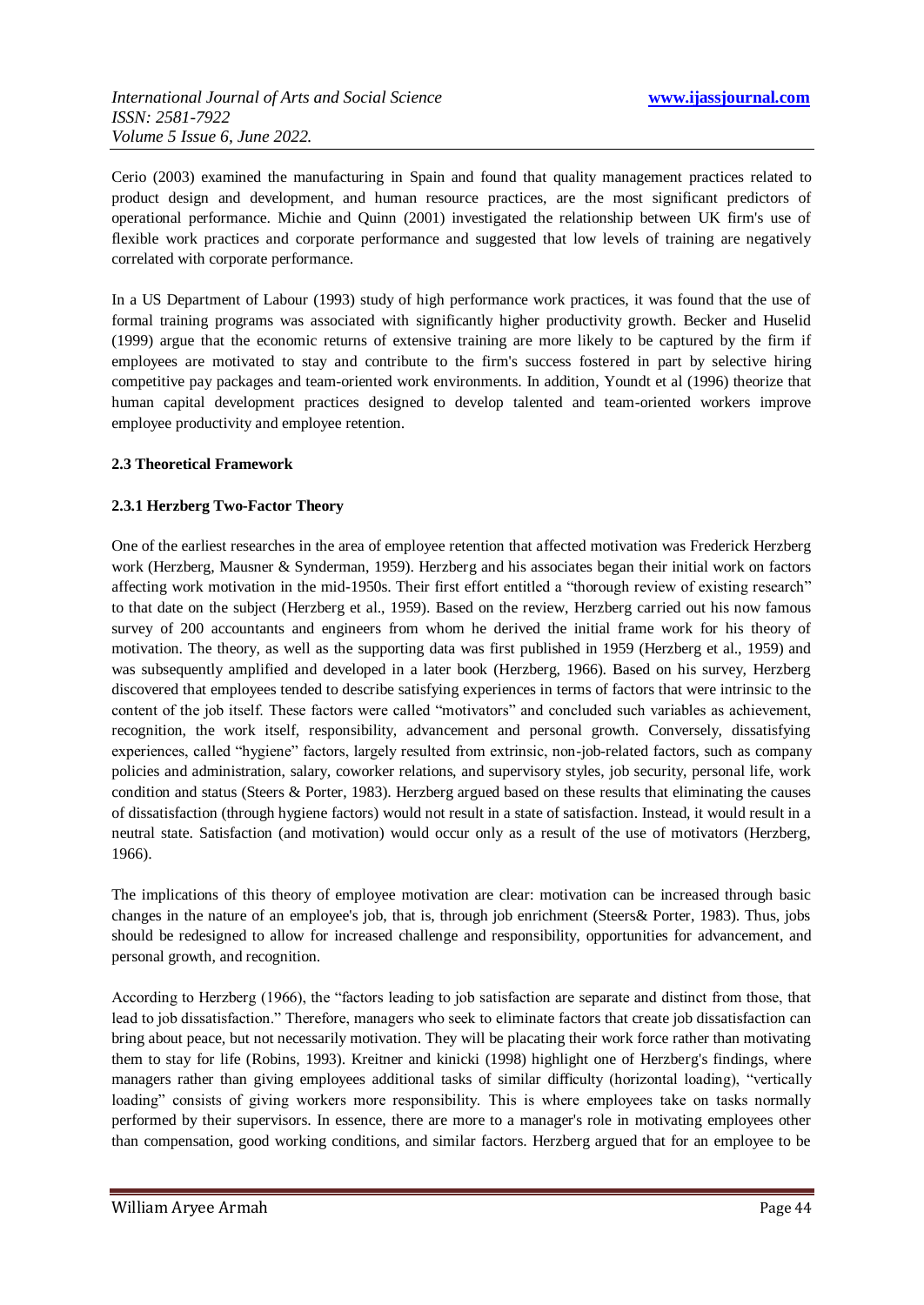truly motivated, the employee's job has to be fully enriched where the employee has the opportunity for achievement and recognition, stimulation, responsibility, and advancement.

Although, Herzberg's theory was generally accepted, there are some criticisms that it applies least to people with largely unskilled jobs or those whose work are interesting, repetitive, monotonous and limited in scope. He was also accused of assuming a correlation between satisfaction and productivity through his research stressed satisfaction and ignored productivity. Recent research indicates that employee satisfaction does not necessarily contribute directly to productivity. Satisfaction may be viewed as a passive attribute, while more proactive measures such as motivation levels are viewed as more closely linked to behavioural changes and performance (Hayday, 2003).

In as much as some behavioural scientists agree with Herzberg that employees are well motivated when the motivator factors are achieved. Other schools of thought share different opinion. Some behavioural scientist also argue that there is more to motivating employees and getting them satisfied than just the motivator factors enumerated by Herzberg. On another interesting note, some behavioural scientists have sought to invalidate Frederick Herzberg's, motivation-hygiene factors claiming it lacks empirical support. One of such scientist is king (2005). In his book; 'clarification and evaluation of the two-factor theory', which appeared in the psychological bulletin, he sought to explicate and evaluate five distinct versions of the two-factor theory of job satisfaction. He concluded that two of these versions are invalid, as they are not supported by any empirical studies.

A criticism levelled against Herzberg's theory suggesting that Herzberg's original formulation of the model may have been a methodological artifact. It was further explained that, the theory does not consider individual differences, conversely predicting all employees will react in an identical manner to changes in motivatinghygiene factors. Furthermore, concern was raised, that Herzberg's theory did not specify how motivation and hygiene factors are to be measured (Hackman & Oldman, 1976). While some behavioural scientist raised issues with the critical incident technique used by Herzberg in collecting data as appropriate, others like Bellot and Tutor (1990) had problems with the type of employees used. According to a research study conducted by Tutor in 1986 with Tennessee Career Ladder Program (TCLP), they concluded that not all employees are motivated by Herzberg's 'motivator needs' and that, teachers especially were more motivated by hygiene needs like money. They criticized Herzberg for using employees from only industrial sector. For the purpose of this study, the Herzberg two-factor theory has been applied. The reason being that the variable used in the work is embedded in Herzbergs' theory. Therefore, public universities should choose any of the factors that best suit an employee in other to reduce the rate of employee turnover in the tertiary sector.

# **2.4 Empirical Review**

#### **2.4.1 Training and Development and Employee Retention**

Research conducted by different scholars' state that training and development are factors that play very important role in employee retention (Meyer & Allen, 1992; Solomon, 1992; Snell &Dean, 1992; Arthur, 1994; Snell & Youndt, 1992; Macdiffie, 1995; Delanet and Huselid, 1996; Ichniowski et al., 1997; Cappelli, 2000; Cole, 2000; Cited in Muhammad, 1997). According to them, these variables can help to reduce absenteeism and better quality –work. Messmer (2000) found that one of the important factors in employee retention is investment on employee training and development. Fitz-enz (1990) also found that training and development, is a factor responsible for employees retention. Organization always invests in the form of training and development on those workers from whom they expect to return and give output on its investment.

Tomlinson (2002) forwarded the view that organizations can keep the leading edge in this competitive world by having their employees well trained in the latest technologies. Grag and Rastogi (2006), explained that in today's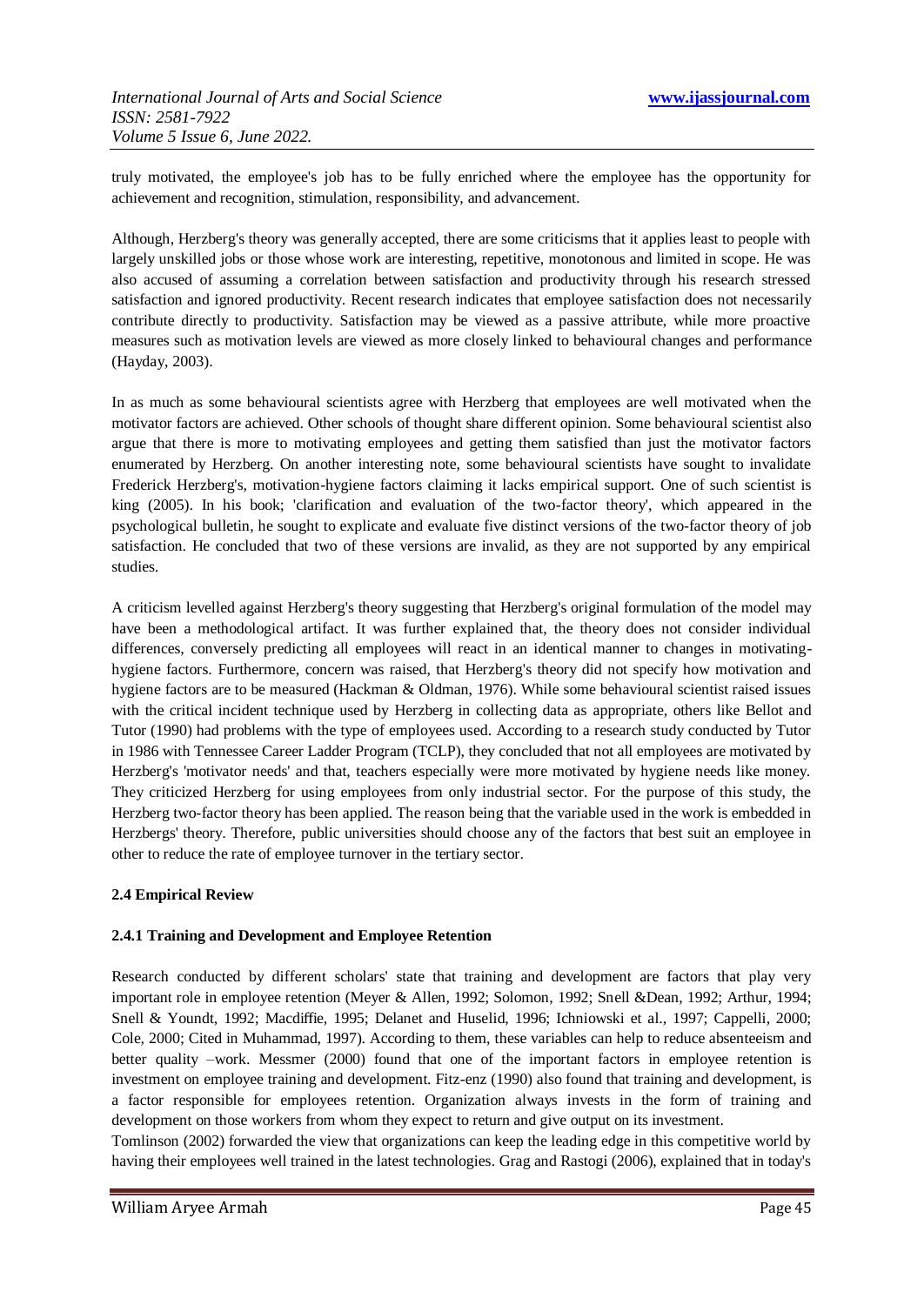competitive environment, feedback is very essential for organizations from employees and the more knowledge the employee acquires, the more he or she will perform and meet the global challenges of the market place. Handy (2001) has mentioned that proper innovation, and assimilation of new knowledge is essential for survival in any work environment. Thus knowledge is the most expensive asset of any firm. Walker (2001) stated in his study that training and development is one of the important retention programs to retain the employees

# **III. Methodology**

The research examines the effect of training and development on employee retention in some selected public universities in Bauchi. The research design used for this study is the survey method (Descriptive-Casual survey method). Questionnaires were used in collecting data from the public universities while the top and middle level staff of the public universities formed the population of the study. The primary data is basically from the administration of questionnaires. This is conducted with the focus population of the research work, that is, the top and middle level staff in Public universities in Ghana. In order to examine the effect of training and development on Employee Retention in public universities in Ghana, the following simple regression model stated below was used to test the hypothesis:

 $ER_i = \beta_0 + \beta_1 TD_i + U_i$ 

**Where**

**ER = Employee retention**

**TD = Training and Development**

**U= error term**

**Analysis and Results**

**Table 1: Reliability Test Result**

| S/N | Questionnaire                   | <b>Cronbach</b>    | <b>Number of Remark</b> |                 |
|-----|---------------------------------|--------------------|-------------------------|-----------------|
|     |                                 | <b>Alpha</b>       | <b>Items</b>            |                 |
|     |                                 | <b>Reliability</b> |                         |                 |
|     |                                 | <b>Result</b>      |                         |                 |
|     | <b>Questionnaire Instrument</b> | 0.770              | 7                       | Very            |
|     |                                 |                    |                         | <b>Reliable</b> |

#### **Source: SPSS 22.0 Output**

Table 1 shows the result of the reliability test of the research instrument. The result shows that the instrument is very reliable.

**3.1 Descriptive Statistics**

**Table 2: Training and Development and employee retention**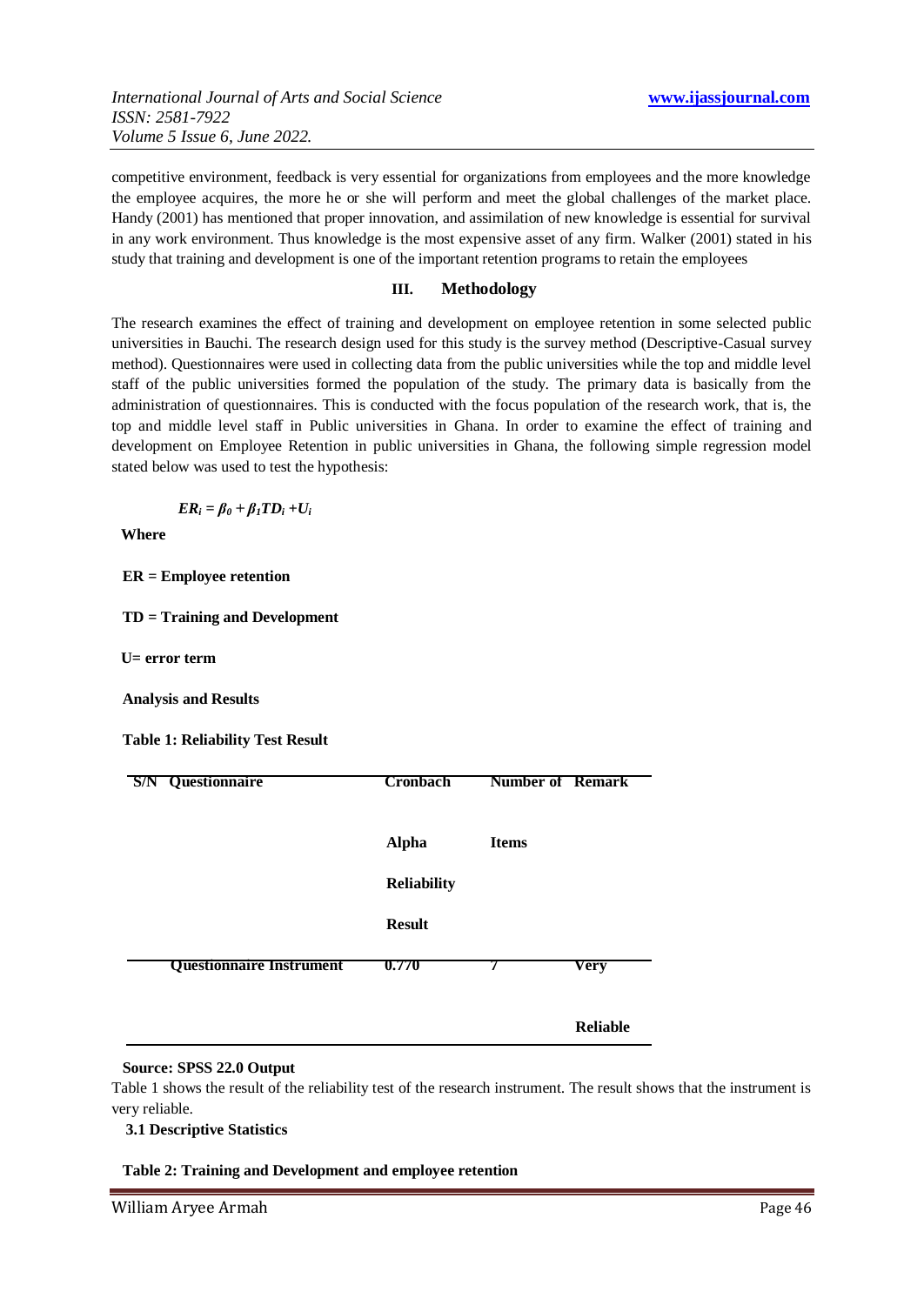| S/N | <b>Variable</b>                               | Scale                   | Frequency | %          |
|-----|-----------------------------------------------|-------------------------|-----------|------------|
| a.  | <b>Training and Development is considered</b> | (x)                     |           |            |
|     | <b>Strongly Disagree</b>                      | 1                       | 46        | 23.4       |
|     | <b>Disagree</b>                               | $\mathbf{2}$            | 10        | 5.1        |
|     | <b>Undecided</b>                              | 3                       | 6         | 3.0        |
|     |                                               |                         |           | 42.        |
|     | Agree                                         | $\overline{\mathbf{4}}$ | 83        | 1          |
|     | <b>Strongly Agree</b>                         | 5                       | 52        | 26.4       |
|     | <b>Total</b>                                  |                         | 197       | <b>100</b> |

| b. | <b>Employees are encouraged to share</b> |             |     |            |
|----|------------------------------------------|-------------|-----|------------|
|    |                                          |             |     |            |
|    | training experiences                     |             |     |            |
|    | <b>Strongly Disagree</b>                 | 1           | 3   | 1.5        |
|    | <b>Disagree</b>                          | $\mathbf 2$ | 49  | 24.9       |
|    | <b>Undecided</b>                         | 3           | 16  | 8.1        |
|    |                                          |             |     | 33.        |
|    | Agree                                    | 4           | 66  | 5          |
|    | <b>Strongly Agree</b>                    | 5           | 63  | 32.0       |
|    | <b>Total</b>                             |             | 197 | <b>100</b> |

| c. | Continue to work for the organization |                |     |            |
|----|---------------------------------------|----------------|-----|------------|
|    | since they permit further education   |                |     |            |
|    | <b>Strongly Disagree</b>              | 1              | 12  | 6.1        |
|    | <b>Disagree</b>                       | $\overline{2}$ | 19  | 9.6        |
|    | <b>Undecided</b>                      | 3              | 86  | 43.7       |
|    | Agree                                 | 4              | 55  | 27.9       |
|    |                                       |                |     | 12.        |
|    | <b>Strongly Agree</b>                 | 5              | 25  | 7          |
|    | <b>Total</b>                          |                | 197 | <b>100</b> |

**Sources:** Survey Data (2022)

The result in table 2seeks to find out the extent of training and development and employee retention. It shows that majority of the respondents agree (83 or 42.1%), agree (66 or 33.5%) and undecided (86 or 43.7%) agreed that training and development is considered as focal point in employee retention, second the respondents agree that employees are encouraged to share training experiences and they are undecided on whether or not to continue work for the organization since they permit further education. Hence, it is concluded that training and development has influence on employees' retention.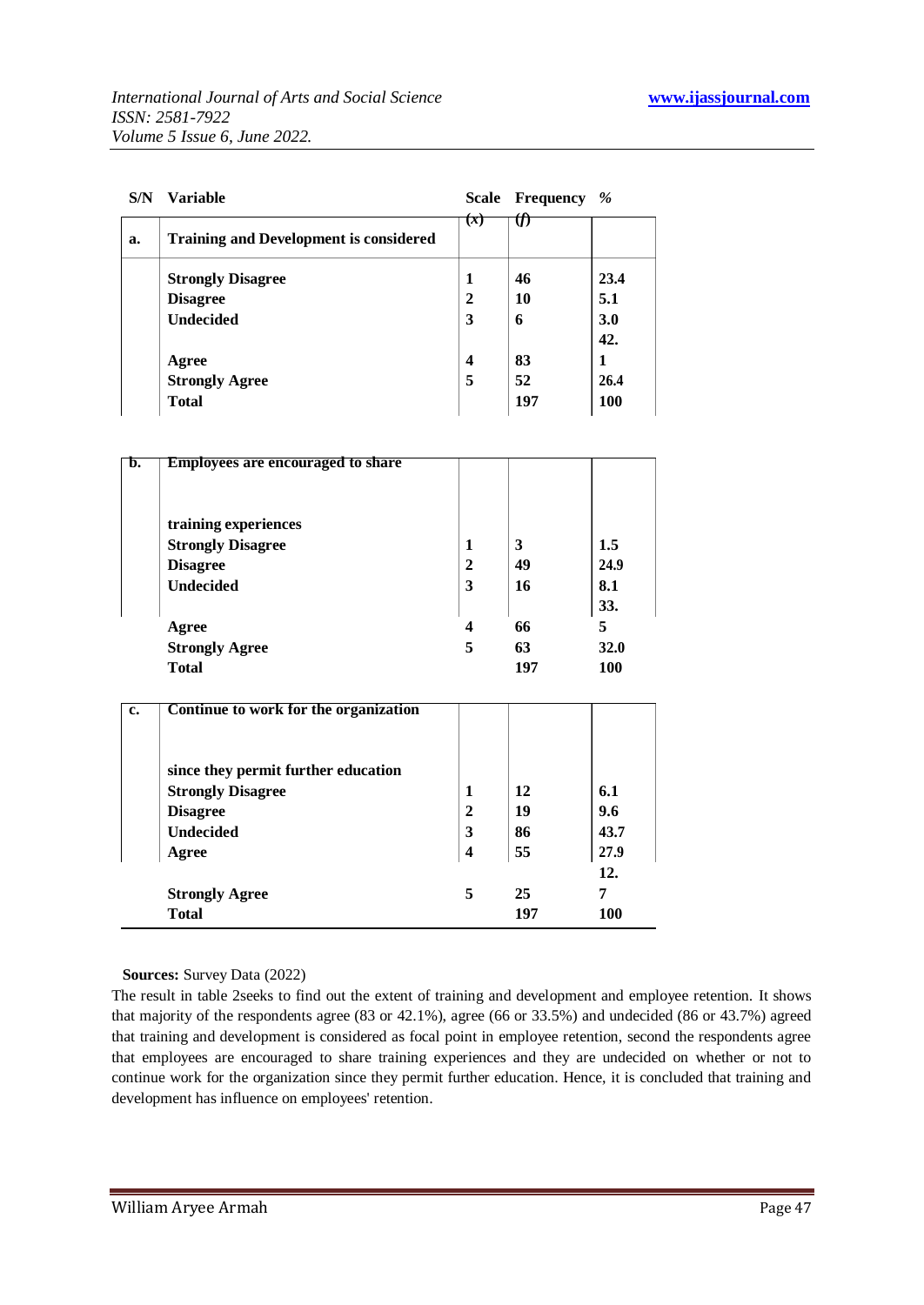#### **3.2 Model Summary**

#### **Table 3: Model Summary**

|         |                |               |                   | Std.                | Error Durbin |
|---------|----------------|---------------|-------------------|---------------------|--------------|
| Model R |                | <b>Square</b> | <b>Adjusted R</b> | lof                 |              |
|         |                |               | <b>Square</b>     | the Estimate Watson |              |
|         | $.265^{\circ}$ | .070          | .039              | 1.51991             | 1.976        |

#### **Source: (Author, 2022**)

Table 3 shows the value of the correlation coefficient and the R-squared. The correlation value shows the effect of the relationship between the dependent and independent variables. The value of the *R*, 0.265 which is 26.5% shows that there is weak relationship between the dependent and independent variables. The value of the coefficient of determination  $\mathbb{R}^2$ , 0.070, which is 7% indicated that the training and development contributes to employee retention with only 7%. Since the value of Durbin-Watson is approximately 2, the result indicated that there is no autocorrelation.

#### **Table 4: ANOVA**

| Mode |                         |                          |           | <b>Mean</b> |       |                 |  |
|------|-------------------------|--------------------------|-----------|-------------|-------|-----------------|--|
| П    |                         | Sum of<br><b>Squares</b> | $\bf{D}f$ | Square      | Æ     | Sig.            |  |
|      | <b>Regression 3.748</b> |                          |           | .535        | 2.044 | $1.052^{\circ}$ |  |
|      | <b>Residual</b>         | 49.516                   | 189       | .262        |       |                 |  |
|      | <b>Total</b>            | 53.264                   | 196       |             |       |                 |  |

#### **Source: (**Author, 2022)

Table 4 shows the result of the F- test with a value of  $2.044$  and p-value of 0.052. This shows that there is a strong linear dependency existing among the variables, since the P-value is less than 0.10.It indicates that the regression model is a good fit for determining the effect of training and development on employees' retention among public universities in Ghana.

#### **Regression Result**

#### **Table 5 Regression Result**

| Model |                         | <u>Unstandardized</u> |      | Standardized T       |       | Sig. | Collinearitv<br><b>Statistics</b> |       |
|-------|-------------------------|-----------------------|------|----------------------|-------|------|-----------------------------------|-------|
|       |                         | <b>Coefficients</b>   |      | Coefficients         |       |      |                                   |       |
|       | <b>Std. Error</b><br>IR |                       | Beta | <b>Tolerance VIF</b> |       |      |                                   |       |
|       | (Constant)  2.301       |                       | .418 |                      | 5.510 | .000 |                                   |       |
|       |                         |                       |      |                      |       |      |                                   |       |
|       | TD                      | .145                  | .060 | .200                 | 2.436 | .016 | .733                              | 1.365 |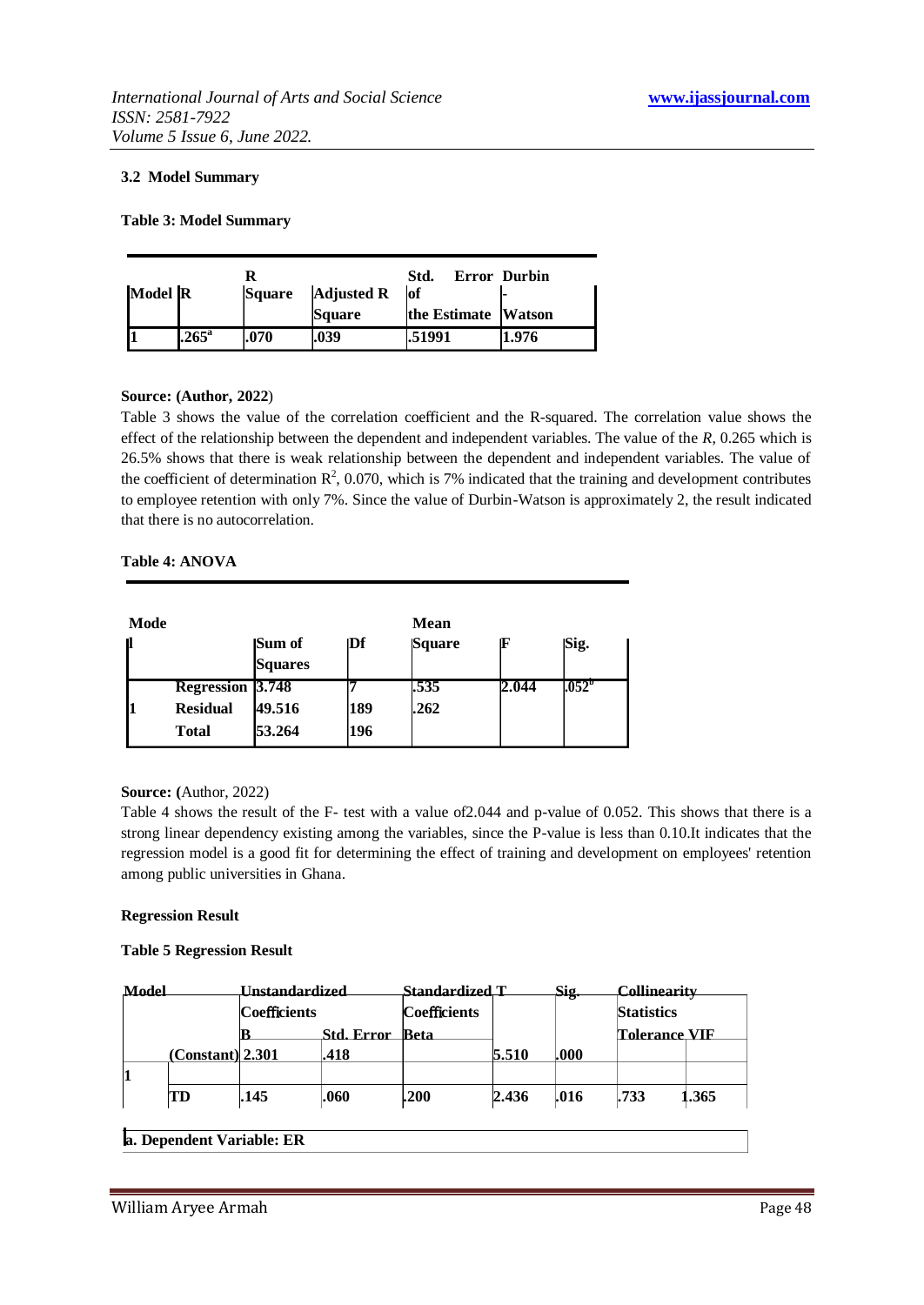The coefficient of the relationship between training and development (TD) and employees' retention is ( $\beta$  = 0.145). This means that a positive relationship exists between training and development and employees' retention. It implies that the more the training and development of the bank employees, the higher the chances of the employees' being retained. Given that the P-value of the training and development (0.016) is less than the 0.05 level of significance. Hence, training and development has a significant effect on employees' retention.

# **3.Test of Hypothesis**

- **H<sup>o</sup>** There is no significant relationship between training and development and employee retention in Ghana Public universities.
- **H<sup>1</sup>** There is a significant relationship between training and development and employee retention in Ghana Public universities.

| Decision Rule: | Reject Ho if $P < 0.05$ |
|----------------|-------------------------|
|                | Accept Ho if $P > 0.05$ |

The decision rule is that if the p-value is less than the level of significance of 0.05, the null hypothesis will be rejected while the alternate hypothesis is accepted. But if the p-value is greater than 0.05 level of significance, accept the null hypothesis and reject the alternate. The relationship between training and development (TD) and employees' retention is positive. Given that the P-value of the training and development (0.016) is less than the 0.05 level of significance. Therefore, accept the alternate hypothesis and reject the null concluding that there is a significant relationship between training and development and employee retention in Ghana Public universities.

# **IV. Discussion of Findings**

From the results, it is seen that, the relationship between training and development (TD) and employees' retention is positive. With a p-value of (0.016) which is less than the 0.05 level of significance. It implies that training and development has a significant effect on employees' retention. This result is in tandem with Meyer & Allen 1991; Solomon (1992); Snell & Dean (1992); Arthur (1994); Snell &Youndt (1995); Mac Duffie (1995); Delaney & Huselid (1996); Ichniowski, Shaw and Prennushi (1997); Cappeli (2000); Cole (2000) who stated that Training and development is an important variable for employee retention. Training and development like job security requires a certain degree of reciprocity: a company that systematically trains and develops it employees develops their market value more favourably.

# **V. Conclusion**

From the findings of this study, it was concluded that training and development which has 20% shows a significant effect on employee retention. The following recommendations are made based on the findings of this study:

The importance of training and development in an organization cannot be over-emphasized.

This is because employees are the engine of the system (organization) that keeps it running. The following recommendations are made based on the findings of this study:

(i) Successful tertiary sector operation is predicated on employees that are motivated, energetic and focused. A dissatisfied employee cannot work effectively to achieve the organizational goals. Therefore, public universities should value their employees as assets and not liabilities. They should embark on paying valued salaries and provide good training facilities for effective performance.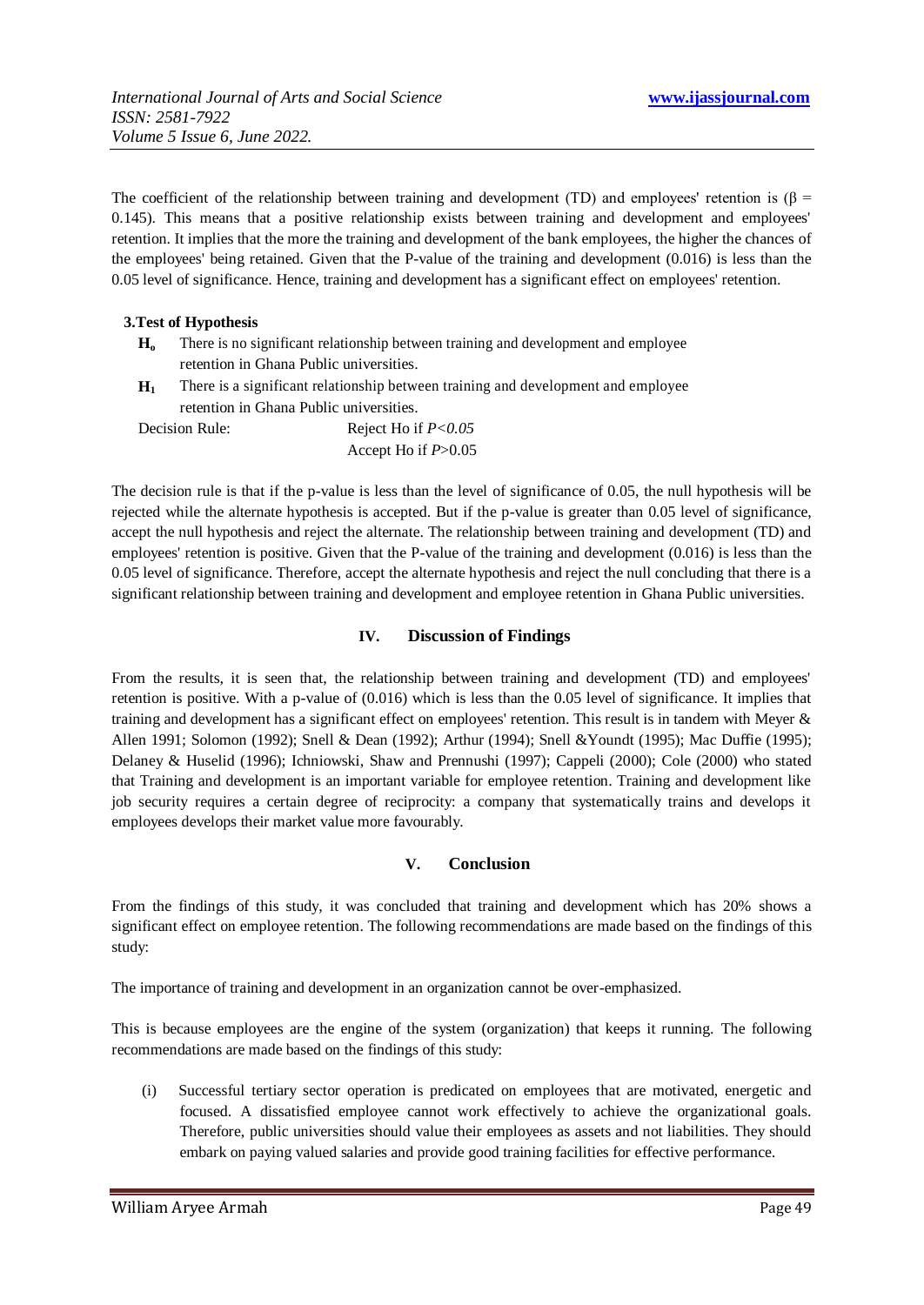- (ii) The findings equally shows paucity of recent studies on employee retention. Public universities in Ghana should therefore strengthen their research and development department to provide capacity enhancement and development of staff.
- (iii) The study recommended that, public universities should discourage outsourcing in their system. The use of contract and outsourced staff for the purpose of building a strong trust mechanism should be discouraged. The contract or outsourced staff provide cheap labour. Cheap labour could affect the level of trust and trust when undermined could create room for dishonest practices and fraud which inevitably leads to bank collapse.

#### **References**

- [1.] *Abraham, Katharine G., and James L. Medoff. "Length of service and layoffs in union and nonunion work groups." ILR Review 38, no. 1 (1984): 87-97.*
- [2.] *Abraham, Katharine G., and James L. Medoff. "Length of service and promotions in union and nonunion work groups." ILR Review 38, no. 3 (1985): 408-420.*
- [3.] *Acton, Thomas, and Willie Golden. "Training the knowledge worker: a descriptive study of training practices in Irish software companies." Journal of European industrial training (2003).*
- [4.] *Arthur, Jeffrey B. "Effects of human resource systems on manufacturing performance and turnover." Academy of Management journal 37, no. 3 (1994): 670-687.*
- [5.] *Abba, Maryam Tijjani, and Munir Babanmairam. "Does Learning Opportunity Matters in Employee Retention?." (2021).*
- [6.] *Baker, E. "The human factor." CIO Insight 73, no. 1 (2006): 40-50.*
- [7.] *Barringer, Bruce R., Foard F. Jones, and Donald O. Neubaum. "A quantitative content analysis of the characteristics of rapid-growth firms and their founders." Journal of business venturing 20, no. 5 (2005): 663-687.*
- [8.] *Barrows, David, and Tom Wesson. "A comparative analysis of job satisfaction among public and private sector professionals." (2008): 32-35.*
- [9.] *Becker, Gary S. Human capital: A theoretical and empirical analysis, with special reference to education. University of Chicago press, 2009.*
- [10.] *Ben-Bakr, Khaled A., Id S. Al-Shammari, Omar A. Jefri, and Jyoti N. Prasad. "Organizational commitment, satisfaction, and turnover in Saudi organizations: A predictive study." The Journal of Socio-Economics 23, no. 4 (1994): 449-456.*
- [11.] *Cappelli, Peter. "A market-driven approach to retaining talent." Harvard business review 78, no. 1 (2000): 103-111.*
- [12.] *De Cerio, J. Merino-díaz. "Quality management practices and operational performance: empirical evidence for Spanish industry." International Journal of Production Research 41, no. 12 (2003): 2763- 2786.*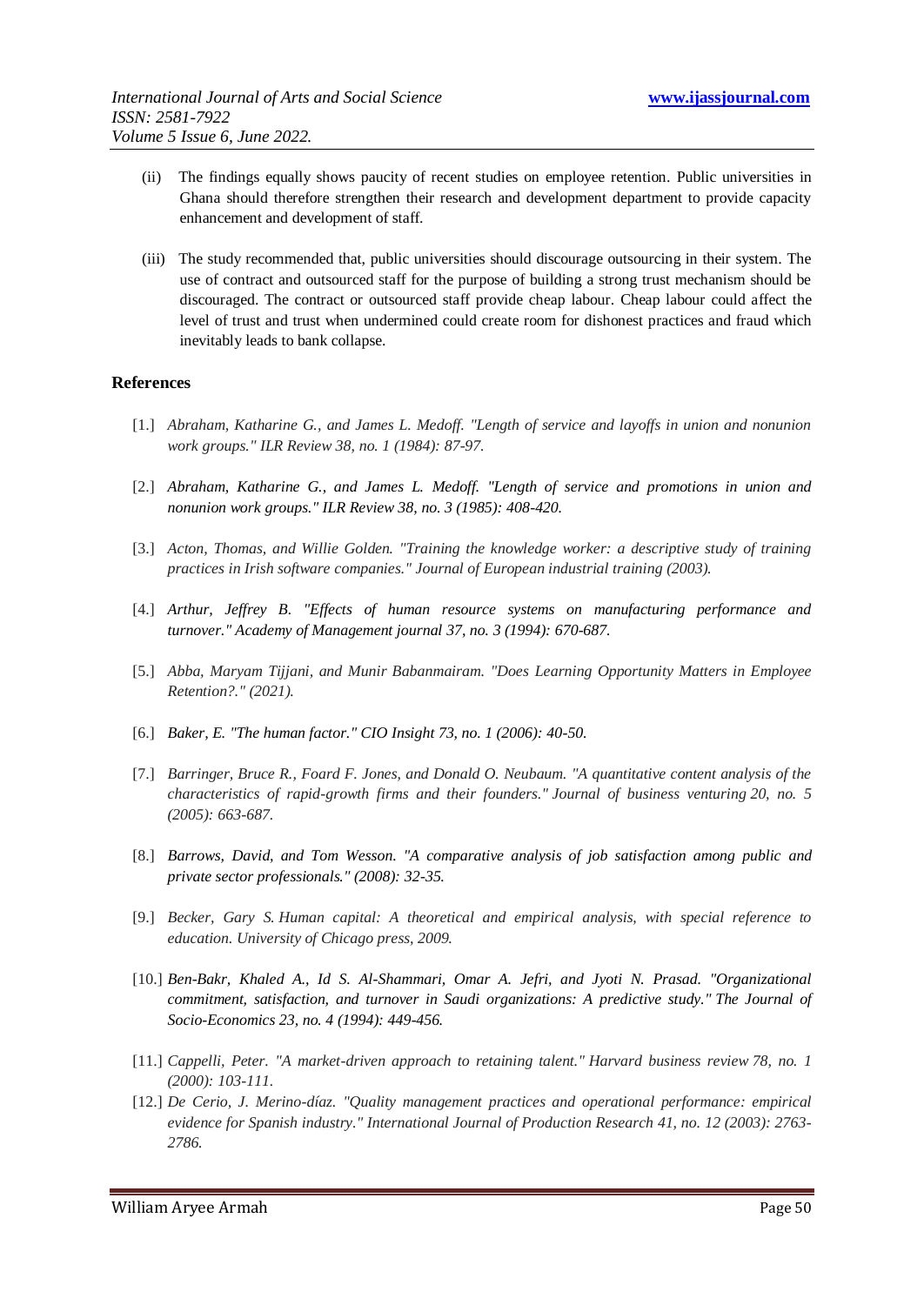- [13.] *Delaney, John T., and Mark A. Huselid. "The impact of human resource management practices on perceptions of organizational performance." Academy of Management journal 39, no. 4 (1996): 949- 969.*
- [14.] *Denton, James W. "Using Web-based projects in a systems design and development course." Journal of Computer Information Systems 40, no. 3 (2000): 84-87.*
- [15.] *Woodd, Maureen. "Human resource specialists*‐ *guardians of ethical conduct?." Journal of European Industrial Training (1997).*
- [16.] *Abba, Maryam Tijjani. "Effects of training and development on employee retention in Bauchi State Metropolis Banks." Operational Research 4, no. 1 (2018): 24-39.*
- [17.] *Freyermuth, T. "Retaining employees in a tightening labor market." RSM: McGladrey, USA (2007).*
- [18.] *Gberevbie, Daniel Eseme. "Staff recruitment, retention strategies and performance of selected public and private organizations in Nigeria." PhD diss., Covenant University, Ota, 2008.*
- [19.] *Hackman, J. Richard, and Greg R. Oldham. "Motivation through the design of work: Test of a theory." Organizational behavior and human performance 16, no. 2 (1976): 250-279.*
- [20.] *Harbison, Frederick H. "Human resources development planning in modernising economies." Int'l Lab. Rev. 85 (1962): 435.*
- [21.] *Hayday, Sue. "Staff commitment is the key to an improved performance." Personnel today 10 (2003).*
- [22.] *Herzberg, Frederick I. "Work and the Nature of Man." (1966).*
- [23.] *Herzberg, F., B. Mausner, and B. S. Synderman. "The motivation to work, New York: Wiley& Sons." (1959).*
- [24.] *Richard, Orlando C., and Nancy Brown Johnson. "Strategic human resource management effectiveness and firm performance." International Journal of Human Resource Management 12, no. 2 (2001): 299- 310.*
- [25.] *Ichniowski, Casey, Kathryn L. Shaw, and Giovanna Prennushi. "The effects of human resource management practices on productivity." (1995).*
- [26.] *Johnson, Mike. Winning the people wars: Talent and the battle for human capital. Financial Times/Prentice Hall, 2000.*
- [27.] *Kreitner, Robert, and Angelo Kinicki. Organizational behavior. Irwin/McGraw-Hill, 1998.*
- [28.] *MacDuffie, John Paul. "Human resource bundles and manufacturing performance: Organizational logic and flexible production systems in the world auto industry." ilr Review 48, no. 2 (1995): 197-221.*
- [29.] *Meyer, John P., and Natalie J. Allen. "A three-component conceptualization of organizational commitment." Human resource management review 1, no. 1 (1991): 61-89.*